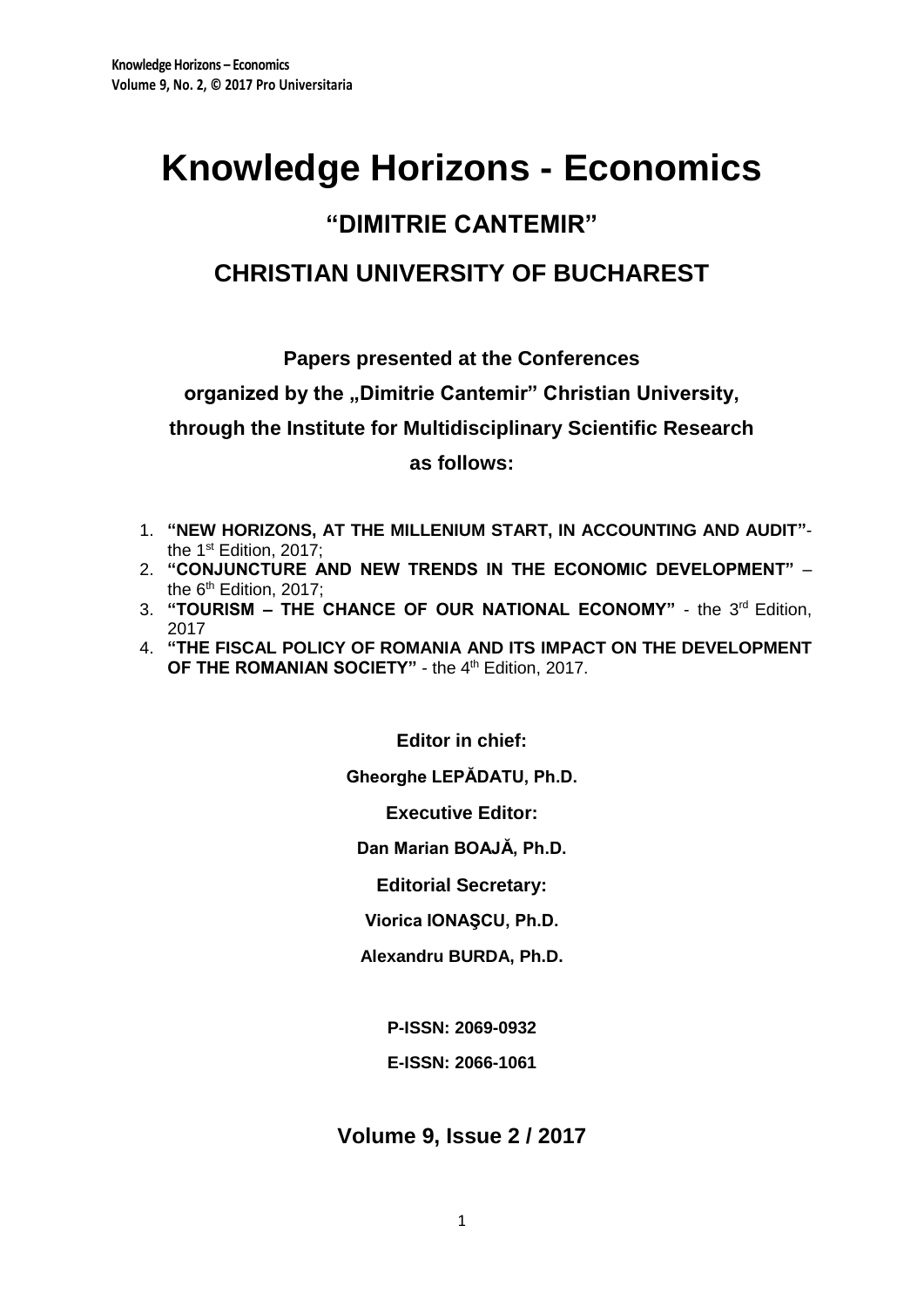## **ARGUMENT for**

## **Knowledge Horizons - Economics**

The magazine *Knowledge Horizons-Economics* intends to become a top lance of spirituality within the "Dimitrie Cantemir" Christian University and not only, by publishing the best results of individual and collective scientific research of its own professors and by being open to other universities inland and abroad.

The magazine aims at becoming a forum of information and ideas from theory to practice in all fields of activity, but mainly for inter and multidisciplinary research, innovation and applicability.

The Scientific Council and the College editorial board boast well-known professors from Romania and other countries, a guarantee to the high level of this magazine and the selection of these articles.

The opinions expressed within the published articles belong to the authors.

## **Editor in chief: Gheorghe LEPĂDATU, Ph.D.**

## **Second Editor in chief: Dan Marian BOAJĂ, Ph.D.**

The Journal is indexed and/or abstracted in the following international databases:

- 1. EBSCO Host, USA
- 2. ProQuest, USA
- 3. RePEc, Germany
- 4. Ulrich's Periodicals Directory, USA
- 5. Index Copernicus, Poland
- 6. Open J-Gate, India
- 7. Global Impact Factor, Australia
- 8. PDOAJ, Pakistan

Address: 176 Splaiul Unirii, sector 4, Bucharest Tel.: (021) – 330.79.00 , 330.79.11 , 330.79.14 Fax: (021)/ 330.87.74 E-mail[: office@ucdc.ro](mailto:office@ucdc.ro) [; khe@ucdc.ro](mailto:khe@ucdc.ro) Site: www.orizonturi.ucdc.ro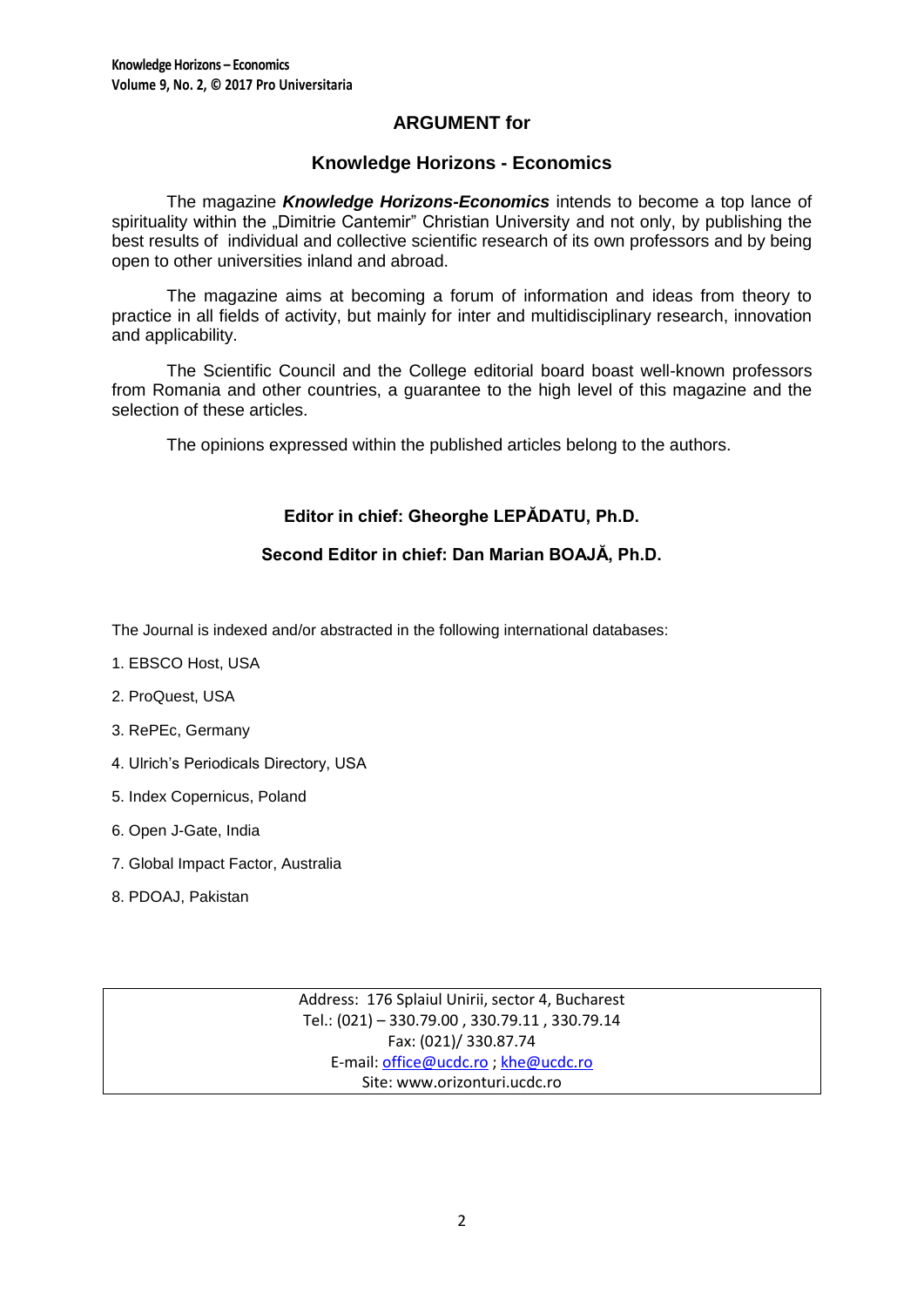## *Table of contents*

| Internal Communication Marketing Role Within Organization                                                                            | 6  |
|--------------------------------------------------------------------------------------------------------------------------------------|----|
| Some Aspects Regarding The Annulment Of The Registered Trademark                                                                     | 10 |
| Corruption - Effects On The Romanian Tourism                                                                                         | 14 |
| Empirical Study Concerning The Current State of Abusive Clauses in Credit Bank Contracts. From Judicial<br>Practice. Section V - Law | 18 |
| The Area of Research in The Vision od Modern Marketing                                                                               | 28 |
| The Impact of Immigrants on The U.K.                                                                                                 | 31 |
| Equilibrum Prices of Guarantees Under Unit-Linked Life Insurance Contracts                                                           | 47 |
| Stopover Tourism - Connecting Airlines, Airports and Tourism Organizations                                                           | 54 |
| The Role of The Public Sector in Catastrophic Risk Management                                                                        | 59 |
| <b>Prospects of Romanian Tourism</b>                                                                                                 | 64 |
| The Geopolitics of Tourism in Romania                                                                                                | 68 |
| The Importance of Integrated Logistics                                                                                               | 72 |
| Risk Management Related to Tthe Provisions of The Basel III Agreement                                                                | 80 |
| Quantifying Value Added Intellectual Capital at Small and Medium Enterprises                                                         | 88 |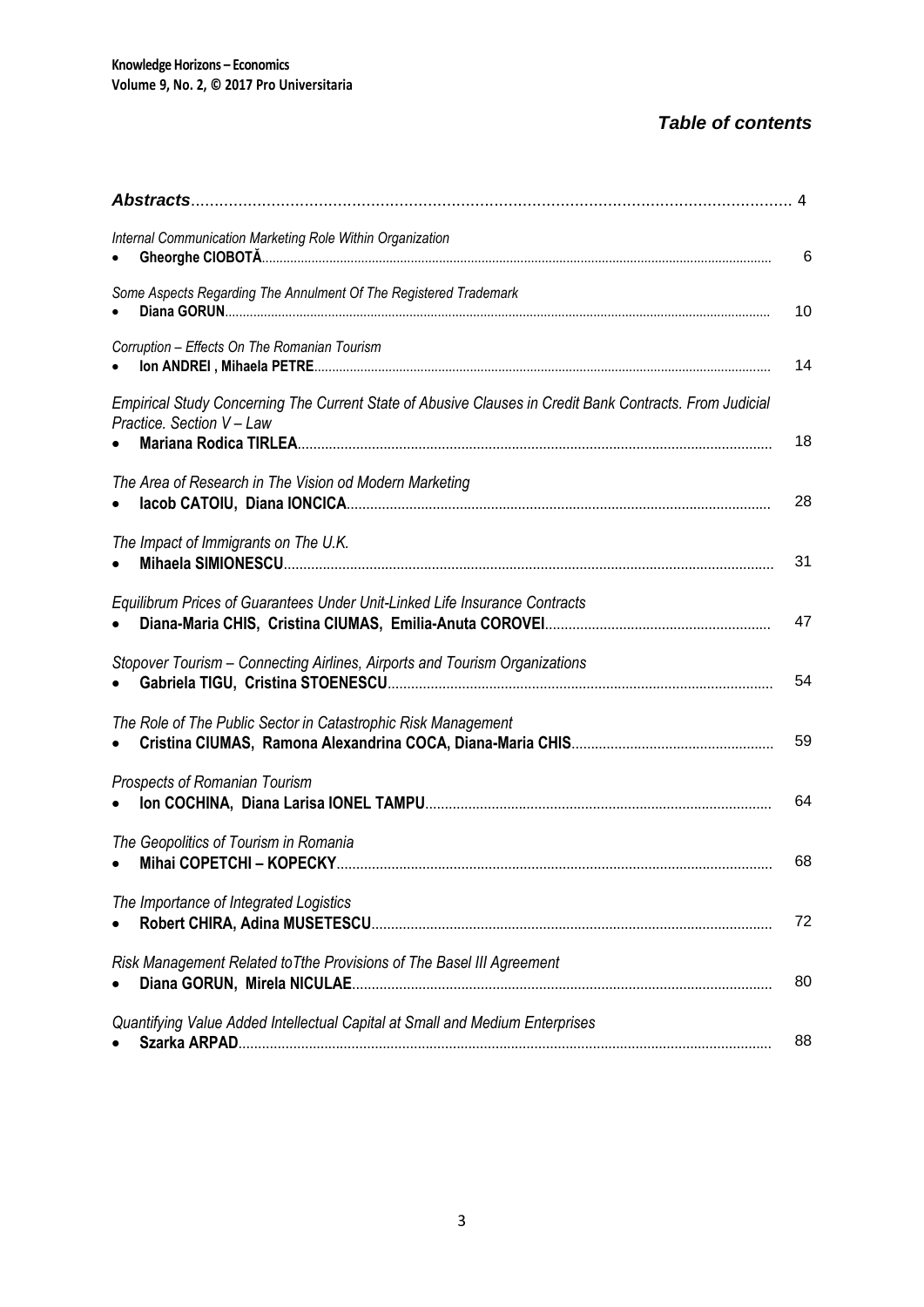## **ABSTRACTS KNOWLEDGE HORIZONS - ECONOMICS, Volume 9, Issue 2 / 2017**

#### **Internal Communication Marketing Role Within Organization Gheorghe CIOBOTĂ**

Lecturer PhD, Christian University"Dimitrie Cantemir" Bucharest, Faculty of Marketing **Abstract:** *In terms of marketing communication, this is a relatively new concept which evolved mostly in the last two decades of the twentieth century. The changes that have occurred lately in the world, both economically and socially, politically or culturally, made the need for communication to be very important for a modern organization. In this way, the basic component of marketing, communication, has a greater importance within organizations through its relationship being built with employees, customers, suppliers, distributors or other audiences.*

**Key words:** marketing communication, internal marketing, relational marketing **JEL Codes: M31**

#### **Some Aspects Regarding The Annulment Of The Registered Trademark Diana GORUN**

Faculty of Law, Romanian-American University, Bucharest, Romania

**Abstract:** *The trademark may be defined as any sign capable of graphic representation such as words, including names of people, drawings, letters, figures, figurative elements, three-dimensional shapes, in particular the shape of the product or its packaging, colors, color combinations, holograms, sound signals, as well as any combination thereof, provided that these signs allow to distinguish the products or services.*

*A trademark's registration may be refused or it may be susceptible of cancellation or annulment if it is identical or similar to an earlier mark, if there is a risk of confusion in the perception of the public, in association with the former mark.* **Key words:** Trademark, court, annulment, distinctive signs **JEL Codes: M41**

#### **Corruption – Effects On The Romanian Tourism Ion ANDREI<sup>1</sup> , Mihaela PETRE<sup>2</sup>**

**<sup>1</sup>** Ph.d. economist , CEDES-CD Bucharest, E-mai[l turism@cedes-cd.ro](mailto:turism@cedes-cd.ro) **<sup>2</sup>** PhD student , National Intelligence Academy, Bucharest, E-ma[il turism@cedes-cd.ro](mailto:turism@cedes-cd.ro) **Abstract:** *In Romania there are some hardships and obstacles in the field of tourism. There have been and there are people who are dedicated to the development of this branch of the national economy, which have worked and developed the "Master Plan for the development of national tourism 2007-2026". This long-term plan should lead to a sustainable development of tourism in accordance with European standards.*

**Key words:** tourism, corruption **JEL Codes: L33, M21**

#### **Empirical Study Concerning The Current State Of Abusive Clauses In Credit Bank Contracts. From Judicial Practice. Section V – Law**

**Mariana Rodica TÎRLEA**

Associate Professor Ph.d., Christian University "Dimitrie Cantemir" , Bucharest, E-mail *[rodicatirlea10@yahoo.ro](mailto:rodicatirlea10@yahoo.ro) Abstract: The research focused on the current state of credit bank contracts* 

*containing possible abusive clauses. The study was carried out and possible abusive clauses were identified on the types of bank credit agreements within the scientific research platform for the second period of our research, namely December 2014 - April 2017.* 

*The study aimed to achieve the objectives set in terms of: grouping of bank*  lending contracts by types of contracts within the framework of the scientific *research platform, study of supplementary acts on credit bank contracts, analysis of contractual clauses by types of bank contracts, it was analyzed and monitored if The form and content of credit agreements is or not identical for each type of* contract, if the types of contracts investigated within the framework of the *scientific research platform contain possible abusive clauses, the identification of possible abusive clauses in the research banking contracts investigated and finding practical solutions for the protection of clients in bank lending contracts*.*.* Key words: Bank credit, judicial practice, framework

**JEL Codes:** G21, K20, K34

#### **The Area Of Research In The Vision Of Modern Marketing Iacob CĂTOIU <sup>1</sup> , Diana IONCICĂ <sup>2</sup>**

<sup>1</sup>The Bucharest University of Economic Studies, The Department of Marketing, The Faculty of Marketing, Romania , E-mail [iacob.catoiu@yahoo.com](mailto:iacob.catoiu@yahoo.com)

2 The Bucharest University of Economic Studies, The Department of Modern Languages and Business Communication, The Faculty of International Business and Economics, Romania, Email [diana\\_ioncica@yahoo.com](mailto:diana_ioncica@yahoo.com)

*Abstract: As already known, the 20th century economic theory and practice has acquired a new, multidimensional and extremely dynamic concept – the concept of marketing. This concept, rich in significance, integrated nowadays in the system of categories of economic thought, represents the result of prolonged*  efforts of generalization and reflection at the level of economic theory of the *practical marketing activity, activity which appeared and was developed as a consequence of the economic and social contemporary dynamics and is attested by a large recognition and application in the economies of developed countries.* **Key words:** Marketing research, marketing techniques, marketing activities, modern marketing, marketing tools. **JEL Codes:** M41

**The Impact Of Immigrants On The Uk Economy Mihaela SIMIONESCU**

PhD, Institute for Economic Forecasting of the Romanian Academy, E-mail:  $mb1@$ vahoo

*Abstract: Starting from the recent debates on Brexit, the main aim of this paper is to evaluate the impact of immigrants on the UK economy. In this context, we made a comparison between EU and non-EU immigrants in the period 1991- 2015. According to estimations based on vector error correction models, there is*  not a long-run relationship between number of EU immigrants and employment *rate, respectively real economic growth in the UK in the period 1991-2015. On the other hand, the number of non-EU employees is higher and they had a significant impact on the UK labour market. A significant causal relationship from employment rate to number of non-EU immigrants was identified in the period 1991-2015. The Brexit's argument related to the negative impact of EU immigrants on the UK economy is not supported by the empirical findings.* **Key words:** immigrants, vector error correction model, Brexit, GDP, employment

**JEL Codes:** C51, C53, J61

#### **Equilibrium Prices Of Guarantees Under Unit-Linked Life Insurance Contracts**

**Diana-Maria CHIS1\*, Cristina CIUMAS<sup>2</sup> , Emilia-Anuta COROVEI<sup>3</sup>** 1\* Department of Finance, "Babes-Bolyai" University of Cluj-Napoca, Romania, E-mail

[dianamaria.chis@yahoo.com](mailto:dianamaria.chis@yahoo.com) <sup>2</sup> Department of Finance, "Babes-Bolyai" University of Cluj-Napoca, Romania, E-mail

<u>[cristina.ciumas@econ.ubbcluj.ro](mailto:cristina.ciumas@econ.ubbcluj.ro)</u><br><sup>3</sup> Department of Finance, "Babes-Bolyai" University of Cluj-Napoca, Romania, E-mail<br>[emilia\\_lud@yahoo.com](mailto:emilia_lud@yahoo.com)

*Abstract: The guarantee under a unit-linked contract can be viewed as an option exercisable at the maturity date entitling the policyholder to the greater of the value of the units or the guaranteed amount. The principles of the Option Pricing Model were employed to derive the equilibrium premium for both a singlepremium contract and a periodic-premium contract and some numerical simulation were presented. The aim of this study is to determine the equilibrium values of guarantees on single premium contracts and regular premium contracts. Also this research prescribes an optimal investment policy for the insurance company selling these policies*

**Key words:** Investment strategies, Investment guarantees, Black-Scholes-Merton Model, Theory of options, Equilibrium prices.

**JEL Codes:** G22, G17, G12, C58

#### **Stopover Tourism – Connecting Airlines, Airports And Tourism Organizations**

#### **Gabriela Țigu<sup>1</sup> , Cristina Stoenescu<sup>2</sup>**

<sup>1</sup>*Bucharest University of Economic Studies, Romania, E-mail [gabriela.tigu@ase.ro](mailto:gabriela.tigu@ase.ro)* <sup>2</sup>Bucharest University of Economic Studies, Romania, E-mail *cris\_stoenescu@ya* 

*Abstract: Air transportation has always been closely connected with tourism, being an important factor in its development and at the same time being influenced by its evolution. One of the important consequences of the liberalization of air transport was the development of the "hub-and-spoke" system, adopted by traditional airlines. From this angle, the number of transit passengers worldwide has increased and tourism destinations became interested in finding ways to attract them as tourists.* 

*Moreover, the liberalization of airports, followed by the new trend of undergoing commercialization and privatization processes, determined airports to concentrate on increasing their revenue from commercial activities. In order to achieve that, the satisfaction of transit passengers became an important aspect of their development strategies, focusing on improving the services offered, diversifying the activities within the airport and even creating their own tourist attractions.* 

*In this context, a new form of tourism appeared, "stopover tourism", based on the partnership between airlines, airports and tourism organizations.* 

*This paper analyses the context which determined the development of "stopover tourism" and describes a few cases of successful "stopover" programs worldwide.*